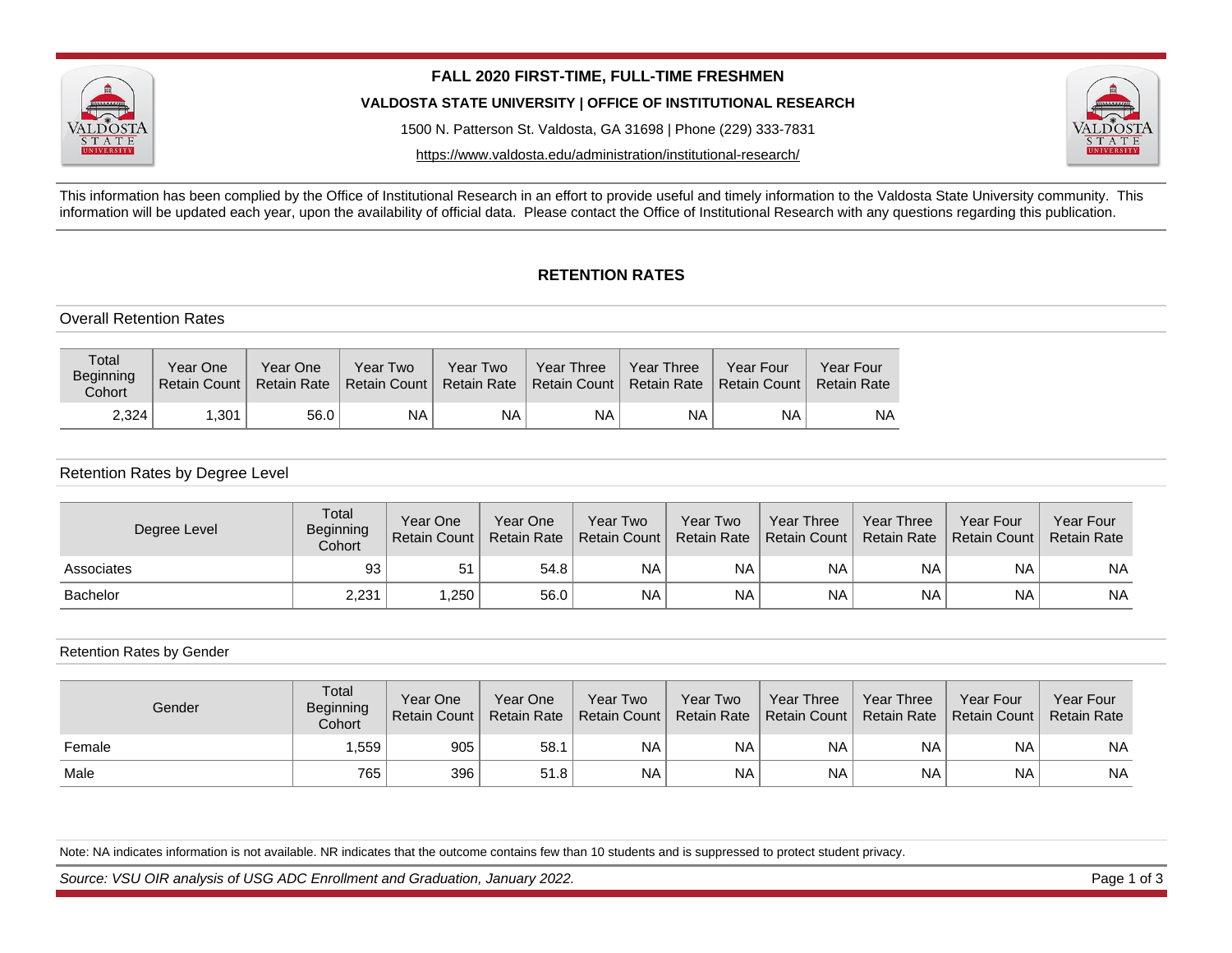## Retention Rates by Race/Ethnicity

| Race/Ethnicity                               | Total<br>Beginning<br>Cohort | Year One<br><b>Retain Count</b> | Year One<br><b>Retain Rate</b> | Year Two<br><b>Retain Count</b> | Year Two<br><b>Retain Rate</b> | <b>Year Three</b><br><b>Retain Count</b> | Year Three<br><b>Retain Rate</b> | Year Four<br><b>Retain Count</b> | <b>Year Four</b><br><b>Retain Rate</b> |
|----------------------------------------------|------------------------------|---------------------------------|--------------------------------|---------------------------------|--------------------------------|------------------------------------------|----------------------------------|----------------------------------|----------------------------------------|
| American Indian or Alaska Native             | <b>NR</b>                    | <b>NR</b>                       | <b>NR</b>                      | <b>NR</b>                       | <b>NR</b>                      | <b>NR</b>                                | <b>NR</b>                        | <b>NR</b>                        | NR.                                    |
| Asian                                        | 32                           | 20                              | 62.5                           | <b>NA</b>                       | <b>NA</b>                      | <b>NA</b>                                | <b>NA</b>                        | <b>NA</b>                        | <b>NA</b>                              |
| <b>Black or African American</b>             | 1.178                        | 611                             | 51.9                           | <b>NA</b>                       | <b>NA</b>                      | <b>NA</b>                                | <b>NA</b>                        | <b>NA</b>                        | <b>NA</b>                              |
| Hispanic                                     | 247                          | 150                             | 60.7                           | <b>NA</b>                       | <b>NA</b>                      | <b>NA</b>                                | <b>NA</b>                        | <b>NA</b>                        | <b>NA</b>                              |
| Native Hawaiian or Other Pacific<br>Islander | <b>NR</b>                    | <b>NR</b>                       | <b>NR</b>                      | <b>NR</b>                       | <b>NR</b>                      | <b>NR</b>                                | <b>NR</b>                        | <b>NR</b>                        | <b>NR</b>                              |
| Two or More Races                            | 103                          | 52                              | 50.5                           | <b>NA</b>                       | <b>NA</b>                      | <b>NA</b>                                | <b>NA</b>                        | <b>NA</b>                        | <b>NA</b>                              |
| <b>Unknown</b>                               | <b>NR</b>                    | <b>NR</b>                       | <b>NR</b>                      | <b>NR</b>                       | <b>NR</b>                      | <b>NR</b>                                | <b>NR</b>                        | <b>NR</b>                        | <b>NR</b>                              |
| White                                        | 757                          | 465                             | 61.4                           | <b>NA</b>                       | <b>NA</b>                      | <b>NA</b>                                | <b>NA</b>                        | <b>NA</b>                        | <b>NA</b>                              |

# **BACHELOR'S DEGREE-SEEKING GRADUATION RATES**

#### Overall Graduation Rates

| Total<br><b>Beginning</b><br>Cohort | Year Four<br>Graduate<br>Count | Year Four<br>Graduate<br>Rate | Year Five<br>Graduate<br>Count | Year Five<br>Graduate<br>Rate | <b>Year Six</b><br>Graduate<br>Count | Year Six<br>Graduate<br>Rate | Year<br>Seven<br>Graduate<br>Count | Year<br>Seven<br>Graduate<br>Rate | Year<br>Eight<br>Graduate<br>Count | Year Eight<br>Graduate<br>Rate |
|-------------------------------------|--------------------------------|-------------------------------|--------------------------------|-------------------------------|--------------------------------------|------------------------------|------------------------------------|-----------------------------------|------------------------------------|--------------------------------|
| 2,231                               | ΝA                             | NA                            | <b>NA</b>                      | NA                            | NA.                                  | <b>NA</b>                    | NA.                                | NA                                | NA                                 | NA                             |

Note: NA indicates information is not available. NR indicates that the outcome contains few than 10 students and is suppressed to protect student privacy.

Source: VSU OIR analysis of USG ADC Enrollment and Graduation, January 2022. Compared to the state of 3 and 2 of 3